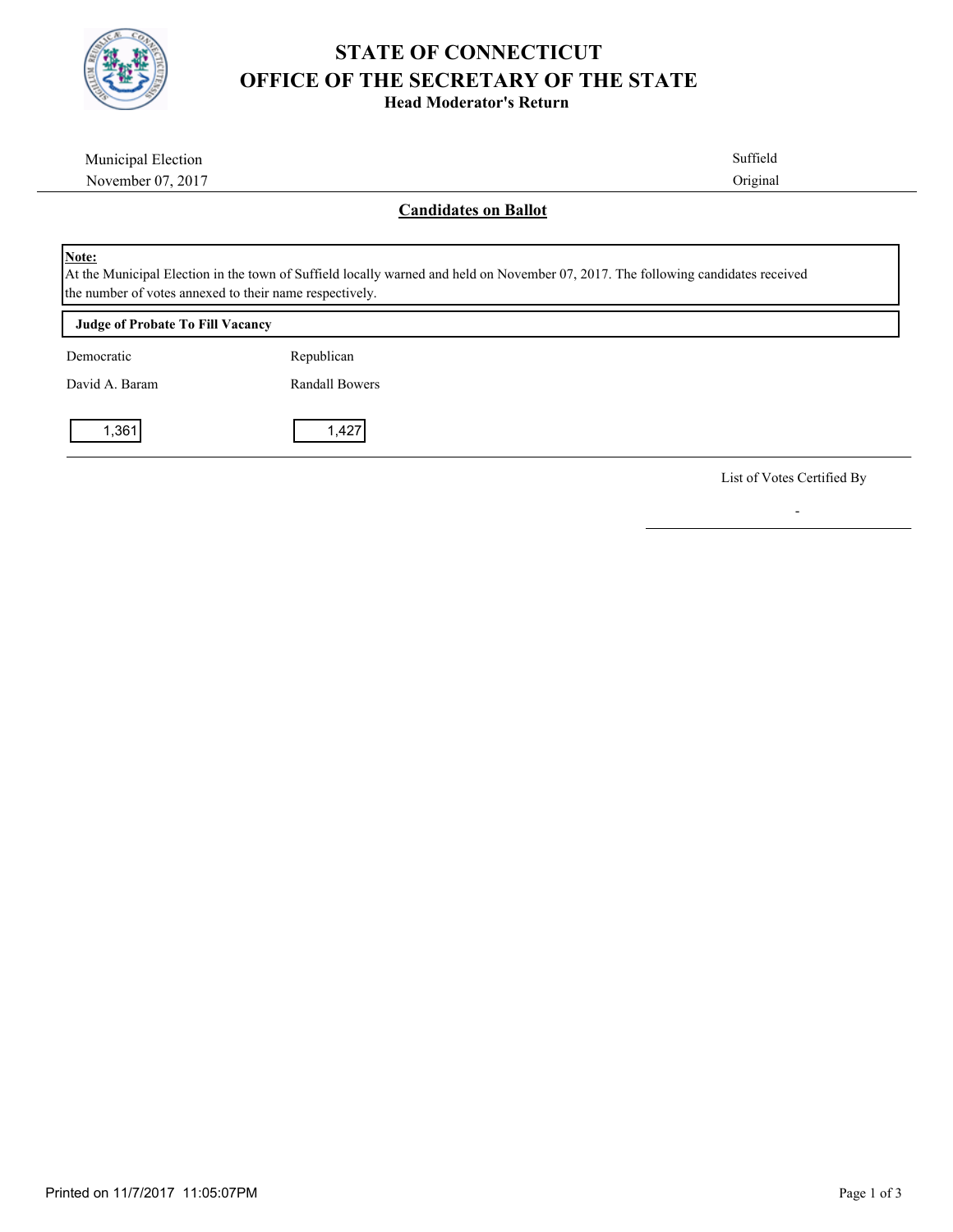

## **STATE OF CONNECTICUT OFFICE OF THE SECRETARY OF THE STATE**

**Head Moderator's Return**

| Municipal Election                                                                                                                                                                                                                               | Suffield                                |  |  |
|--------------------------------------------------------------------------------------------------------------------------------------------------------------------------------------------------------------------------------------------------|-----------------------------------------|--|--|
| November 07, 2017                                                                                                                                                                                                                                | Original                                |  |  |
| <b>Report of Absentee Ballots</b>                                                                                                                                                                                                                |                                         |  |  |
| <b>Congressional District 2</b>                                                                                                                                                                                                                  |                                         |  |  |
| <b>Number Received from Town Clerk</b>                                                                                                                                                                                                           |                                         |  |  |
| <b>Number Issued</b>                                                                                                                                                                                                                             |                                         |  |  |
| <b>Election Day Registration</b><br><b>Overseas</b><br><b>Absentee</b><br><b>Military</b>                                                                                                                                                        | <b>Presidential</b>                     |  |  |
| $\overline{0}$<br>128<br>٠<br>21<br>٠<br>٠<br>$\overline{0}$<br>٠                                                                                                                                                                                | $\pmb{0}$<br>149<br>=                   |  |  |
| <b>Number Rejected</b><br>$(-)$                                                                                                                                                                                                                  |                                         |  |  |
| Absentee<br><b>Military</b><br><b>Overseas</b><br><b>Election Day Registration</b>                                                                                                                                                               | Presidential                            |  |  |
| $\mathbf{3}$<br>٠<br>$\overline{0}$<br>$\overline{0}$<br>$\overline{0}$<br>٠<br>٠<br>٠                                                                                                                                                           | 3 <sup>1</sup><br>$\pmb{0}$<br>$\equiv$ |  |  |
|                                                                                                                                                                                                                                                  | Number Counted<br>146                   |  |  |
| <b>Report of Provisional Ballots</b>                                                                                                                                                                                                             |                                         |  |  |
| Total Provisional Ballots Issued Town wide                                                                                                                                                                                                       | 0                                       |  |  |
| <b>Official Check List Report</b>                                                                                                                                                                                                                |                                         |  |  |
| <b>Names on Official Check List</b>                                                                                                                                                                                                              | 8,884                                   |  |  |
| (Names on the Official check list-Names on Active List and names Restored to the Active<br>List on Election Day; also Overseas Ballot Applicants.)                                                                                               | $(+)$                                   |  |  |
| <b>Election Day Registration</b>                                                                                                                                                                                                                 | 21                                      |  |  |
| (Total Election Day Registration (EDR) Issued)                                                                                                                                                                                                   |                                         |  |  |
| <b>Grand Total Names on Active List</b>                                                                                                                                                                                                          | 8,905                                   |  |  |
| <b>Names Checked as Having Voted</b>                                                                                                                                                                                                             | 3,210                                   |  |  |
| (Total of names-by-name count of ALL names checked on the Official Check List as having<br>voted at the polls, by Absentee ballot and by Overseas Ballot -- including names checked at<br>the absente ballot central counting location, if any.) |                                         |  |  |
| <b>Total Votes for Governor/President</b><br>All Candidates                                                                                                                                                                                      | 0                                       |  |  |
| (This number should be less than or Equal to names checkes as having voted)                                                                                                                                                                      |                                         |  |  |